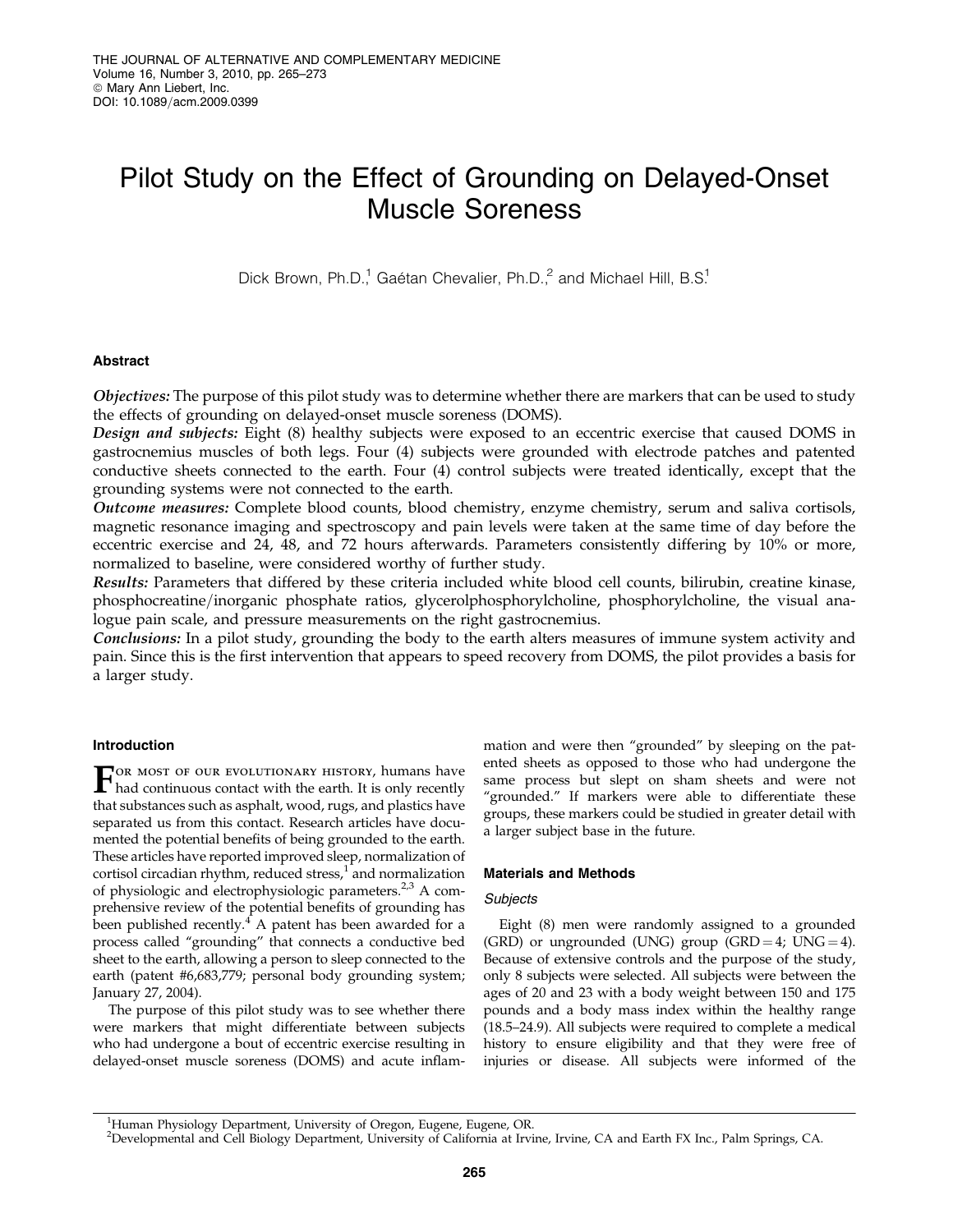purpose/possible risks involved in the investigation and were required to read and sign an informed consent prior to participation. The study was approved by the Human Subjects Committee at the University of Oregon.

In order to control variables, only 1 subject was studied each week, Sunday afternoon through Thursday evening. All markers were obtained at exactly the same time of day (see Table 1 for a list of all 48 markers). All subjects stayed in the same motel room for the duration of the study, leaving only for tests to which they were driven. They all were provided with equal amounts of identical food. They ate at 8:00 am, 12:00 pm, and 6:00 pm. They were required to be in bed at 9:30 pm and arise at 7:00 am. At 5:40 pm on Monday through Wednesday, subjects were grounded to the earth via conductive patches placed on their gastrocnemius and on the bottom of both feet. They kept the patches on when they went to bed. With the exceptions of bathroom visits and eating, they were required to stay on the grounded sheet. The grounded subjects used grounded patches and sheets, while the ungrounded subjects used patches and sheets whose connections had been modified to prevent a ground connection. This was a double-blind study, and neither the subjects nor the investigator knew the grouping.

| System              | Parameter name                                                                                                                                                                                                                                                                                           | Abbreviation                                                                                                            |
|---------------------|----------------------------------------------------------------------------------------------------------------------------------------------------------------------------------------------------------------------------------------------------------------------------------------------------------|-------------------------------------------------------------------------------------------------------------------------|
| Immune blood cell   | White blood cells<br>Neutrophils<br>Lymphocytes<br>Monocytes<br>Eosinophils<br>Basophils                                                                                                                                                                                                                 | <b>WBC</b><br>Neut<br>Lymph<br>Mono<br><b>EOS</b><br><b>BASO</b>                                                        |
| Red blood cells     | Red blood cells<br>Hemoglobin<br>Hematocrit<br>Mean corpuscular volume<br>Mean corpuscular hemoglobin<br>Mean corpuscular hemoglobin concentration<br>RBC distribution width<br>Platelets<br>Mean platelet volume                                                                                        | <b>RBC</b><br>HGB<br><b>HCT</b><br><b>MCV</b><br><b>MCH</b><br><b>MCHC</b><br><b>RDW</b><br>Plt<br><b>MPV</b>           |
| Blood chemistry     | Sodium<br>Potassium<br>Chloride<br>Calcium<br>Carbon dioxide<br>Blood urea nitrogen<br>Creatinine<br>Glucose<br>Total protein<br>Albumin<br>Bilirubin                                                                                                                                                    | Na<br>К<br>C <sub>1</sub><br>Ca<br>CO <sub>2</sub><br><b>BUN</b><br>Creatn<br>GLU<br>Tlt Pro<br>Alb<br><b>BILIRUBIN</b> |
| Enzymes/hormones    | Creatine kinase<br>Alanine transaminase<br>Asparate transaminase<br>Alkaline phosphatase<br>Saliva cortisol<br>Serum cortisol<br>Interleukin 6                                                                                                                                                           | <b>CK</b><br>ALT<br><b>AST</b><br>Alk Phos<br>Sly Cort<br>Srm Cort<br>IL6                                               |
| Magnetic resonances | Magnetic resonance imaging (proton T2 relaxation time)<br>Alpha phosphate<br>Beta phosphate<br>Gamma phosphate<br>Phosphocreatine concentration<br>Inorganic phosphate<br>Pi/PCr ratio<br>pH<br>Glycerophosphorylethanolamine<br>Phosphorylethanolamine<br>Glycerophosphorylcholine<br>Phosphorylcholine | <b>MRI</b><br>Alpha<br>Beta<br>Gamma<br>PCr<br>PI<br>Pi/PCr<br>pH<br><b>GPE</b><br>PE<br><b>GPC</b><br>PC               |
| Pain                | AM soreness scale<br>PM soreness scale<br>PM blood pressure cuff                                                                                                                                                                                                                                         | AM SC<br>PM SC<br>PM BPC                                                                                                |

Table 1. List of All 48 Markers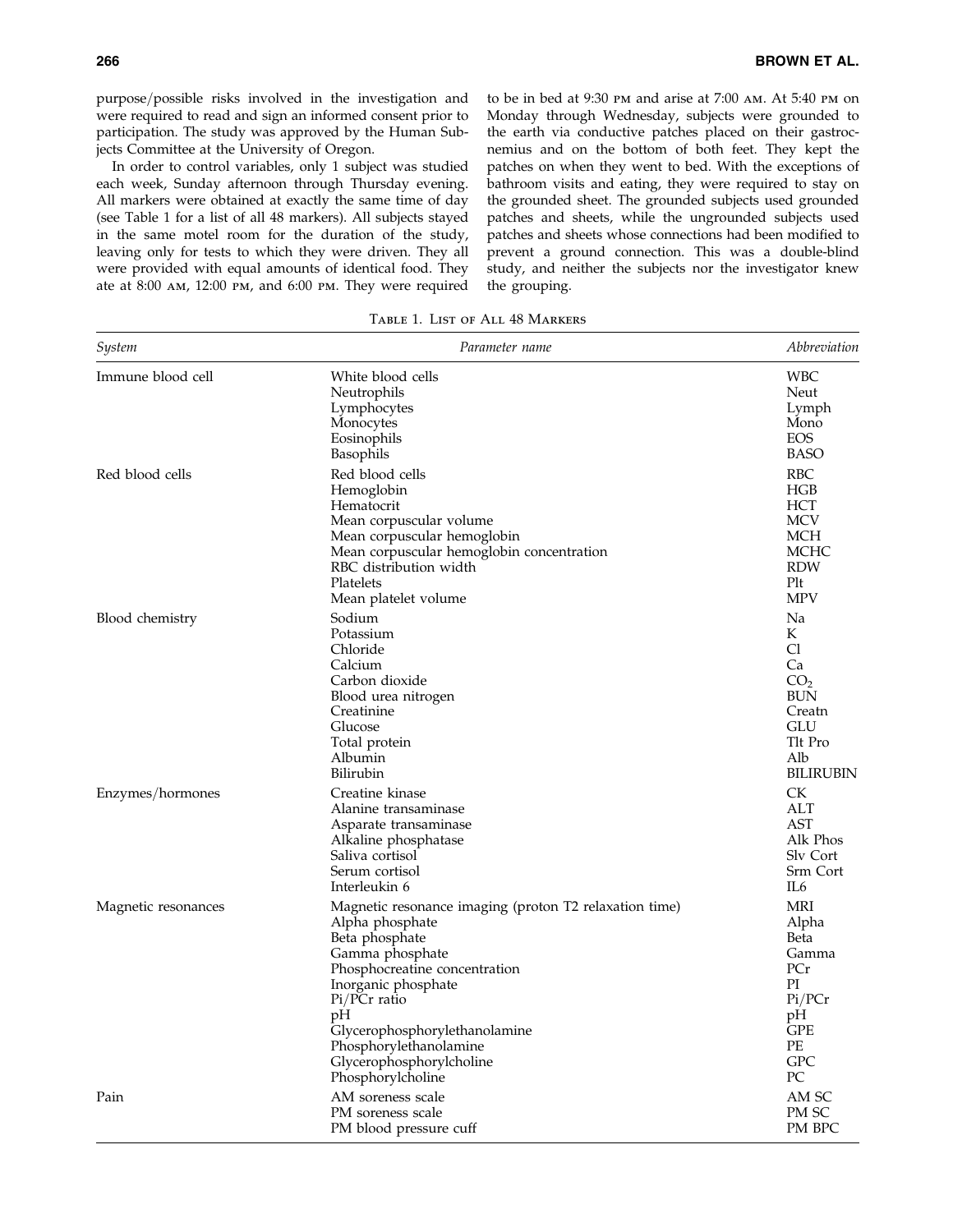

FIG. 1. White blood cells: pretest versus post-test comparisons for each group.

#### Blood sampling

Blood markers included a complete blood count, a blood chemistry, creatine kinase, aspartate transaminase, alanine transaminase, alkaline phosphatase, interleukin-6, and serum cortisol. All blood draws were done in the subject's motel room at 8:00 am by a certified phlebotomist from Legacy Laboratories, Eugene, OR. Blood samples were analyzed by Legacy Laboratories.

## Magnetic resonance imaging and spectroscopy

All magnetic resonance imaging and spectroscopy was completed each day at 9:00 am at the Lewis Center for Neuroimaging on the campus of the University of Oregon at Eugene under the direction of Dr. Scott Frey. The sites were the right and left gastrocnemius muscles located in the middle of each gastrocnemius, 8 and 16 cm distal to the knee joint. The subjects were placed in the magnet, a Siemans Alegra 3 Tesla, on their backs with the coils on the selected sites.

## Saliva cortisol

Saliva cortisol was collected each morning at 8:00 am by the Legacy Laboratory certified phlebotomist and analyzed by Legacy Laboratories.

# Pain

Pain was measured subjectively and objectively. The subjects completed the Visual Analogue Soreness Scale each day at 8:00 am and 5:30 pm.

Also at 5:35 pm, the subjects were tested for pain by having a blood pressure cuff placed around their right gas-

Table 2. Percent Group Differences: White Blood Cells

|                   | Monday | Tuesday  | Wednesday | Thursday |
|-------------------|--------|----------|-----------|----------|
| White blood cells | 0.00   | $-10.11$ | $-17.32$  | $-17.92$ |
| Neutrophils       | 0.00   | $-8.13$  | $-12.97$  | $-11.45$ |
| Lymphocytes       | 0.00   | $-3.08$  | $-12.70$  | $-14.39$ |
| Eosinophils       | 0.00   | $-3.23$  | $-16.59$  | $-24.14$ |
| Basophils         | 0.00   | 31.52    | 29.70     | 2.42     |

Bolding indicates differences  $\geq$ 10%.

Table 3. Percent Group Differences: Red Blood Cells

|                            |      |         | Monday Tuesday Wednesday Thursday |         |
|----------------------------|------|---------|-----------------------------------|---------|
| Hemoglobin                 | 0.00 | $-0.17$ | $-0.78$                           | $-3.45$ |
| Hematocrit                 | 0.00 | $-0.21$ | $-1.87$                           | $-4.12$ |
| Mean corpuscular<br>volume | 0.00 | $-0.08$ | $-1.09$                           | $-0.35$ |
| Mean platelet volume       | 0.00 | $-3.33$ | $-7.62$                           | $-2.86$ |

trocnemius. It was slowly inflated until the subject requested that no more pressure be administered due to a feeling of acute discomfort.

# Delayed-onset muscle soreness protocol

DOMS is a well-known result of excessive, unfamiliar, or intensive exercise movements. Muscle cell breakdown occurs along the Z-lines, which are the regions where tension developed within the muscle cell is conducted to the myofascial system, and by leakage across cell membranes.<sup>5-9</sup> To date, there is no known treatment that reduces the time frame to recovery, but apparently massage and hydrotherapy $6-8$  and acupuncture<sup>10</sup> can reduce pain. This condition presents in 24–48 hours after the exercise and its duration can last well over 96 hours.<sup>9,11</sup> It produces acute inflammation in the muscle(s) affected.<sup>5,6,10,11</sup>

All subjects were tested Monday between 8:00 am and 9:45 am prior to any DOMS producing contractions. On Monday at 10:00 am, eccentric toe raises were performed, which resulted in DOMS and acute inflammation.

The subjects completed two sets of 20 eccentric toe raises. They placed a barbell equal to one third of their body weight on their shoulders. They then placed the balls of their feet on a stable  $2\times4$ , making their toes approximately 2 inches higher than their heels. There was a spotter behind them at all times. On command, they rose up on their toes to a fully extended position and held that position for 10 seconds. At the end of 10 seconds, they lowered their heels to the floor. Upon touching the floor, they rose up to the fully extended position and held it again for 10 seconds. After 20 repetitions, they had a 2-minute rest and then repeated the 20-repetition procedure.

#### Analysis

Because the goal of the pilot study was to select markers for further study and because the number of subjects did not lend itself to normal statistical methods, another standard was chosen. The study goal might be met by selecting markers

Table 4. Percent Group Differences: Blood Chemistry

|                                                                                                   |                                                      |                                                                          | Monday Tuesday Wednesday Thursday                                        |                                                                          |
|---------------------------------------------------------------------------------------------------|------------------------------------------------------|--------------------------------------------------------------------------|--------------------------------------------------------------------------|--------------------------------------------------------------------------|
| Chloride<br>Sodium<br>Carbon dioxide<br>Glucose<br>Blood urea nitrogen<br>Bilirubin<br>Creatinine | 0.00<br>0.00<br>0.00<br>0.00<br>0.00<br>0.00<br>0.00 | $-0.49$<br>$-2.20$<br>$-6.75$<br>$-23.03$<br>$-0.38$<br>27.41<br>$-0.86$ | $-1.48$<br>$-3.10$<br>$-7.39$<br>$-9.46$<br>$-15.29$<br>35.70<br>$-5.58$ | $-0.25$<br>$-2.01$<br>$-7.75$<br>$-14.52$<br>$-3.58$<br>26.27<br>$-4.25$ |
|                                                                                                   |                                                      |                                                                          |                                                                          |                                                                          |

Bolding indicates differences  $\geq$ 10%.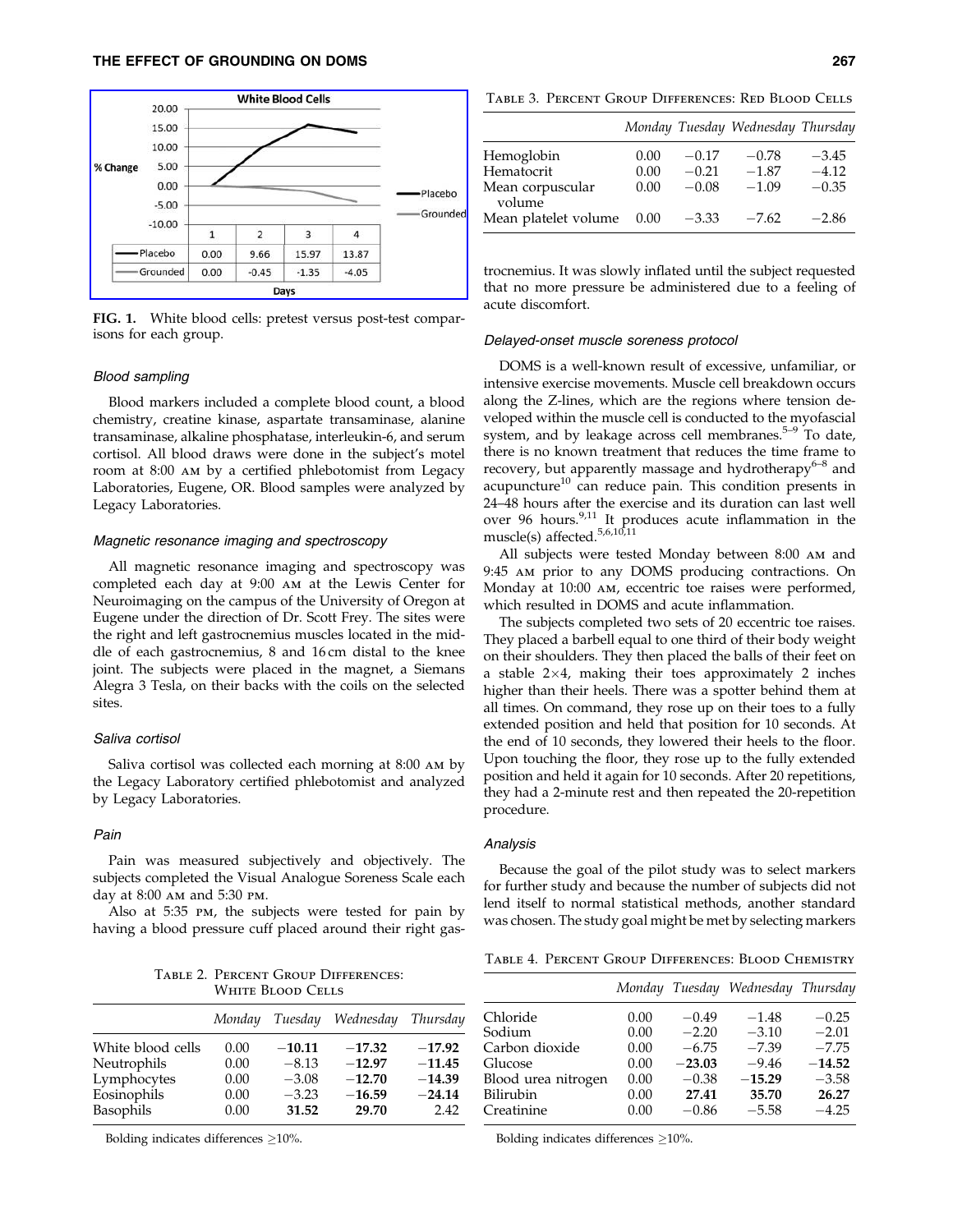|                           | Monday | Tuesday  | Wednesday | Thursday |
|---------------------------|--------|----------|-----------|----------|
| Creatine kinase           | 0.00   | $-26.81$ | $-20.74$  | $-86.52$ |
| Alkaline<br>phosphatase   | 0.00   | $-5.23$  | $-7.70$   | $-5.71$  |
| Aspartate<br>transaminase | 0.00   | 2.39     | 13.70     | 16.69    |
| Interleukin 6             | 0.00   | 27.70    | 4.71      | $-12.81$ |
| Saliva cortisol           | 0.00   | 60.08    | $-2.36$   | 13.41    |

Table 5. Percent Group Differences: Enzymes and Hormones

Bolding indicates differences  $\geq$ 10%.

that showed (1) a difference between GRD and UNG that was equal to or greater than 10% and (2) a consistent pattern of one group's results being always above or below the other group for all post-tests.

Total bilirubin is a good example of how the 10% threshold was determined. Genzyme Diagnostics (Genzyme Diagnostics P.E.I. Inc., Charlottetown, Prince Edward Island, Canada) reports that interferences from hemoglobin, lipemia, and ascorbic acid were evaluated for their total bilirubin method on a Hitachi analyzer using a significance criterion of >10% variance from control. Furthermore, the same company presents results of precision studies showing precisions varying from 1.1% to 3.1% and the result from an accuracy study showing an accuracy of 5% based on the slope of the linear regression equation. Because attainment of the markers was timed precisely in order to eliminate circadian rhythms as a confounding factor and all other aspects of their lives were controlled, it was felt that using a criterion twice Genzyme's accuracy result would be conservative, in agreement with their own assessment that a significance criterion of >10% variance was giving them reasonable results. Consequently, we felt that if the two standards listed above were met, these markers would be worthy of further consideration in a study with more subjects.

The 10% or greater difference was determined in the following manner:

- 1. Results for each day (Monday, Tuesday, Wednesday, and Thursday) were averaged for each group.
- 2. Percent differences for each day of each group were calculated with pretest (Monday) values as reference values using the formula:  $((\text{post-test}/\text{pretest}) - 1)^*100\%.$
- 3. The difference between groups for each day was determined by subtracting the ungrounded group per-

cent difference from the grounded group percent difference.

Example: Grounded group  $%$  difference  $=$   $-$  7%; Ungrounded group % difference  $= 9\%$ .

Percent difference between grounded and ungrounded groups  $=$   $-7\% - 9\% = -16\%$ .

Using this method, the pretest difference within each group would be ''0%'' and both groups would start at the same baseline on the graph (see Fig. 1 as an example for white blood cells).

# **Results**

## Complete blood count: White blood cells

Five (5) of six white blood cell markers showed a consistent pattern in which readings in one group were always above or below the other group. Eleven (11) readings reached the  $\geq$ 10% difference between GRD and UNG (Table 2).

# Complete blood count: Red blood cells

None of the red blood cell markers showed differences  $>10\%$ . However, four of nine markers showed a consistent pattern in that the grounded group was always below the ungrounded group (Table 3).

#### Blood sampling: Blood chemistry

Seven (7) of 11 markers showed a consistent pattern in which readings in one group were always above or below the other group. Six (6) readings reached the  $>10\%$  difference (Table 4).

# Blood sampling: Enzymes and hormones

In three of seven markers, one group was always above or below the other group. Nine (9) readings reached the  $\geq$ 10% difference (Table 5).

# Magnetic resonance: Imaging and spectroscopy

In 7 of 12 markers, one group was always above or below the other group. Seventeen (17) readings reached the  $\geq$ 10% difference (Table 6).

#### Pain evaluation

In all markers, one group was always above or below the other group and readings reached the  $\geq$ 10% difference (Table 7).

| TABLE 6. PERCENT GROUP DIFFERENCES: MAGNETIC RESONANCE IMAGING (MRI) AND SPECTROSCOPY |  |
|---------------------------------------------------------------------------------------|--|
|---------------------------------------------------------------------------------------|--|

|                                 | Monday | Tuesday  | Wednesday | Thursday |
|---------------------------------|--------|----------|-----------|----------|
| Inorganic phosphate             | 0.00   | $-11.25$ | $-17.79$  | $-17.80$ |
| $Pi/PCr$ ratio                  | 0.00   | $-13.44$ | $-19.71$  | $-16.22$ |
| pH                              | 0.00   | $-0.22$  | $-0.22$   | $-0.24$  |
| Alpha phosphate                 | 0.00   | 7.70     | 5.31      | 1.21     |
| Glycerophosphorylcholine        | 0.00   | 40.73    | 42.44     | 67.66    |
| Phosphorylcholine               | 0.00   | 25.22    | 66.17     | 26.92    |
| Glycerophosphorylethanolamine   | 0.00   | $-58.35$ | 7.96      | 21.57    |
| Phosphorylethanolamine          | 0.00   | 9.98     | $-25.47$  | $-14.41$ |
| MRI (proton T2 relaxation time) | 0.00   | 4.02     | 4.70      | 10.61    |

Bolding indicates differences  $\geq$ 10%.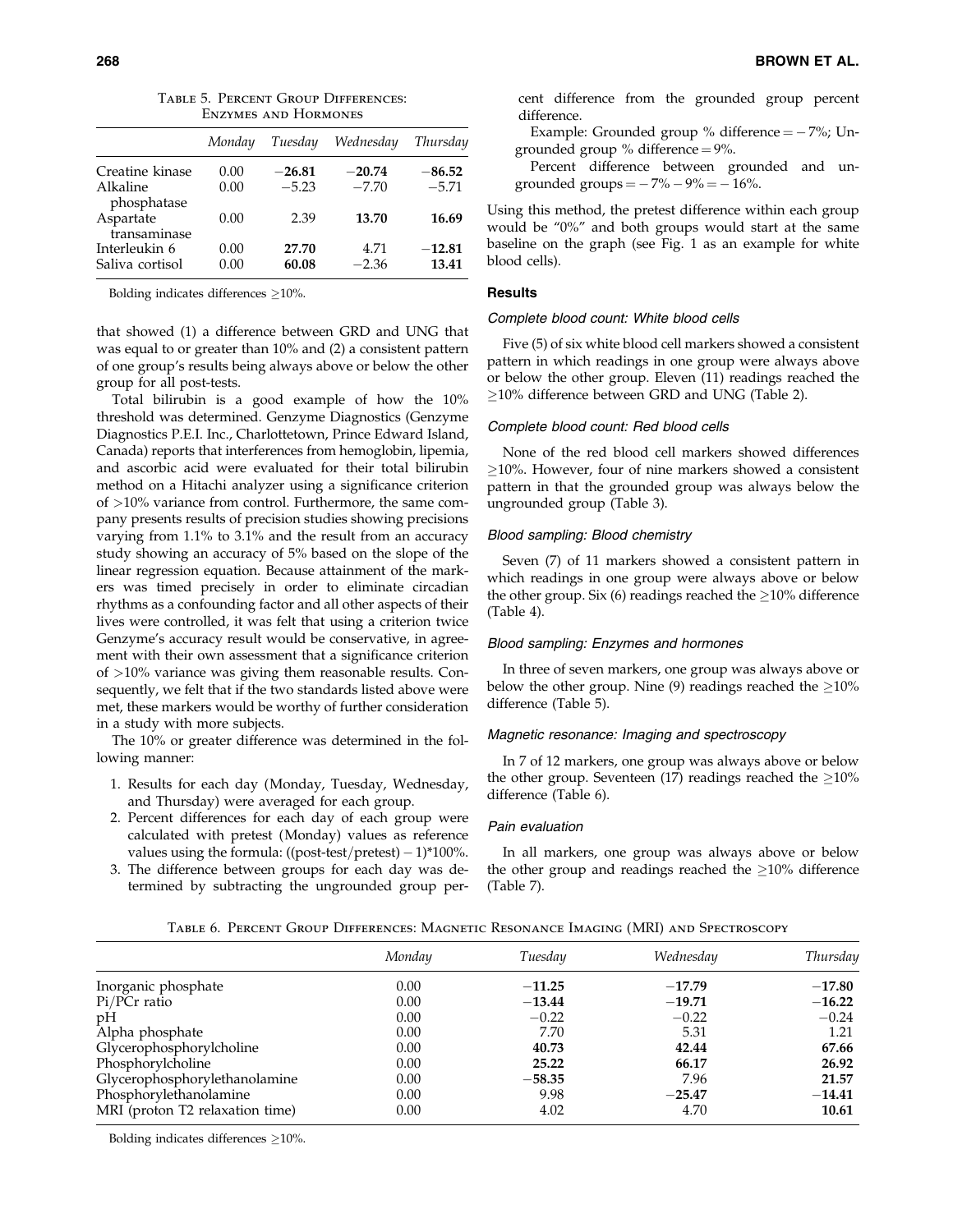# THE EFFECT OF GROUNDING ON DOMS 269

|                             |      |          | Monday Tuesday Wednesday Thursday |          |
|-----------------------------|------|----------|-----------------------------------|----------|
| AM soreness scale           | 0.00 |          | $-95.08$ $-179.21$ $-101.19$      |          |
| PM soreness scale           | 0.00 | $-85.53$ | $-83.28$                          | $-86.28$ |
| PM blood pressure cuff 0.00 |      | 26.80    | 29.18                             | 31.92    |

Bolding indicates differences  $\geq$ 10%.

Table 8. Three-Day Comparison Summary

| Test area          | Markers | Consistent group differences<br>over 3-day post-test period |
|--------------------|---------|-------------------------------------------------------------|
| White blood cells  | h       | 5                                                           |
| Red blood cells    | 9       | 5                                                           |
| Blood chemistry    | 11      |                                                             |
| Enzymes/hormones   |         | 3                                                           |
| Magnetic resonance | 12      |                                                             |
| Pain               | 3       | 3                                                           |
| Total              | 48      | 30                                                          |

|                              | Expected | Actual |
|------------------------------|----------|--------|
| Never cross                  | 12       | 30     |
| Cross before day 3           | 12       | 11     |
| Cross before day 4           | 12       |        |
| Cross before day 3 and day 4 | 12       |        |

#### **Discussion**

This pilot study examined the effects of being grounded on well-established markers of acute inflammation and other markers related to DOMS such as magnetic resonance imaging and pain markers. A total of 48 markers were considered and each was compared, over a 3-day post-test period, with the first day pretest. Table 8 compares 48 markers over 3 days. Of the potential 48 markers, 30 markers showed a consistent pattern of group differences in which one group was always above or below the other group. This meant that the lines on the graph never crossed, as seen in Figure 1. At random there should be 12 occasions where the lines never cross, 12 where they cross twice, 12 where they cross between day 2 and day 3, and 12 where they cross between day 3 and day 4. In graphing these data, the lines never crossed on 30 occasions. Table 9 shows the number of times that crossing did or did not occur. The  $\chi^2$  test for independence produces a figure smaller than 0.0000005 for

these data, indicating that the probability of it happening by chance is very low. It would be reasonable to expect that an influencing factor, in this case grounding, might have had a role in producing the results.

The 48 markers each had three data points (total of 144) by which percentage differences between UNG and GRD could be compared. Table 10 shows the number of comparisons where differences were  $\geq 10\%$  and those that were  $\geq 20\%$ . In 52 of 144 marker comparisons (36.1%), there was at least a 10% difference and in 30 of those cases (20.8%) the difference was at least 20%. It is logical that (1) an influencing factor could be at work and (2) some markers merit further discussion. In each of the major test areas, except red blood cells, there was at least one marker that fulfilled both requirements for further investigation. These are presented in Table 11.

# White blood cells

There are different types of white blood cells: neutrophils, lymphocytes, monocytes, eosinophils, and basophils. An increase in white blood cell production occurs when the immune system is called upon to defend the body against infectious disease, foreign materials, or damaged cells.<sup>12-16</sup> In this study, while the white blood cells of UNG increased, the white blood cells of GRD decreased at 24, 48, and 72 hours postexercise; the differences between the two groups were 10%, 17%, and 18%.

Research has also shown that the white blood cell increase is from an increase in neutrophils. $17-20$  While both groups showed an increase in neutrophils at all post-tests, the GRD were always below UNG (Fig. 2). The differences were 8%, 13%, and 11%. Other studies indicate that as neutrophils increase the lymphocytes decrease.21–23 GRD lymphocytes were always below UNG and below baseline (Fig. 3).

The normal inflammatory reaction is for the neutrophils to rapidly invade the damaged cells,<sup>12,24–26</sup> where they initiate cleanup and ultimately help in the signaling of the repair process.12,27,28 One of their actions is to produce reactive  $\alpha$  oxygen species (ROS).<sup>25</sup> In inflammation, ROS are also produced by an array of other molecules and via oxygen metabolism in the conversion of cellular energy, of which a significant amount is required during the inflammatory process. While ROS are important in tissue regeneration, it is possible for ROS to start chain reactions that damage normal cellular components. Enzymatic and endogenous antioxidants, as well as antioxidants from the diet, are required to limit a chain reaction. However, sometimes the antioxidants are overwhelmed by the quantity of ROS.<sup>29,30</sup> Some studies conclude that ROS outcomes are attenuated by antioxidant

Table 10. Percent Differences Between Markers in ''Ungrounded'' and ''Grounded'' Subjects

| Test area          | <i>Markers</i> | Possible comparisons | Difference $\geq$ 10% | Difference $\geq$ 20% |
|--------------------|----------------|----------------------|-----------------------|-----------------------|
| White blood cells  |                | 18                   |                       |                       |
| Red blood cells    |                | 27                   |                       |                       |
| Blood chemistry    |                | 33                   |                       |                       |
| Enzymes/hormones   |                |                      |                       |                       |
| Magnetic resonance |                | 36                   |                       |                       |
| Pain               |                |                      |                       |                       |
| Total              | 48             | 144                  | 53                    | 31                    |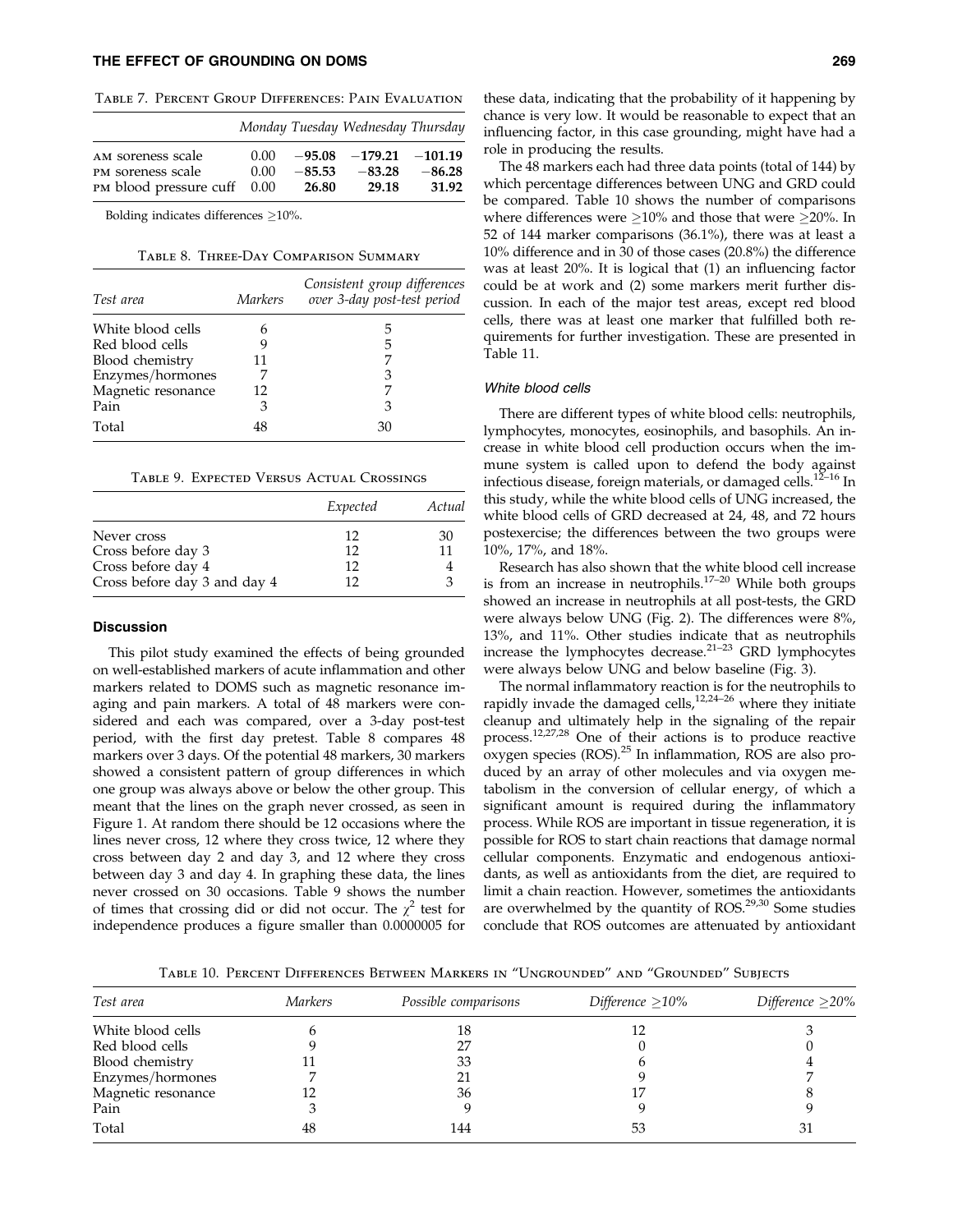| Marker                   | Day 1 vs<br>Day 2 | Day 1 vs<br>Day 3 | Day 1 vs<br>Day 4 |
|--------------------------|-------------------|-------------------|-------------------|
| White blood cells        | $-10.11$          | $-17.32$          | $-17.92$          |
| Bilirubin                | 27.41             | 35.70             | 26.27             |
| Creatine kinase          | $-26.81$          | $-20.74$          | $-86.52$          |
| Inorganic phosphate      | $-11.25$          | $-17.79$          | $-17.80$          |
| Pi/PCr ratio             | $-13.44$          | $-19.71$          | $-16.22$          |
| Glycerophosphorylcholine | 40.73             | 42.44             | 67.66             |
| Phosphorylcholine        | 25.22             | 66.17             | 26.92             |
| AM soreness scale        | $-95.08$          | $-179.21$         | $-101.19$         |
| PM soreness scale        | $-85.53$          | $-83.28$          | $-86.28$          |
| PM blood pressure cuff   | 26.80             | 29.18             | 45.36             |

Table 11. Consistent Differences Between GROUPS  $>10\%$ 

Pi/PCr, inorganic phosphate/phosphocreatine.

supplementation.<sup>31</sup> Perhaps if there were more antioxidants available, not only might the original damage be resolved more quickly, but the damage to healthy tissue might be reduced and the recovery process might proceed more rapidly. In this event, fewer neutrophils may be required and this could be reflected by the lower number in the blood of the GRD subjects. Fewer neutrophils may also be beneficial because in cases of muscle damage, which induces acidosis and hypoxia, the normally short-lived neutrophils may play a role in prolonging inflammation.<sup>32</sup> If issues were resolved more rapidly, there might also be a lower requirement for natural killer lymphocytes, which arrive at the relevant site soon after neutrophils and are another source of ROS. GRD had baseline levels of lymphocytes lower than UNG.

Even though the monocytes did not meet conditions 1 or 2, they were interesting. Monocytes replenish resident macrophages and dendritic cells under normal conditions and move (after 8–12 hours) to sites of inflammation and divide into macrophages or dendritic cells. After 24 hours, the monocytes in the ungrounded group increased into the positive range while the grounded group stayed below pretest values (Fig. 4). Since monocytes were the only white blood cells to increase in the UNG group only, it is a reasonable assumption that they were responsible for a difference in response between the two groups (i.e., an increase inflammatory response for the control group and a decrease in inflammatory response for the grounded group).



FIG. 3. Lymphocyte differences.

In addition to enzymatic, endogenous, and dietary antioxidants, bilirubin is an antioxidant that can help control free radicals.33–37 While both groups decreased blood bilirubin levels, the margin between the UNG and GRD subjects was large: 27%, 36%, and 26% (Fig. 5). The damaged cells in the UNG subjects may have used bilirubin as a source of electrons. Perhaps the smaller decrease of bilirubin in GRD was due to an additional source of free electrons that could be accessed more easily and more quickly.

Three (3) markers support the idea that GRD may have had a more efficient resolution of damage: creatine kinase (CK), inorganic phosphate/phosphocreatine ratios (Pi/PCr), and pain markers. CK has been accepted as a marker of muscular damage for a long period of time.<sup>30,38,39</sup> UNG was always above the GRD group by 27%, 21%, and 87% (Fig. 6). Magnetic resonance spectroscopy (MRS) showed a difference between Pi/PCr of the two groups. Pi/PCr ratios have been used to determine cellular damage and metabolic rate. $40-43$ Pi increases when phosphates are split from PCr in the conversion of energy. $^{44}$  The results show that UNG consistently had higher levels of Pi and at the same time GRD had consistently higher levels of PCr. The combination of reducing the Pi and increasing or maintaining the PCr has the effect of decreasing the Pi/PCr ratio. This, in turn, indicates that the mitochondria are converting energy at a lower level, either because they are unable to metabolize faster or because there is no need for them to metabolize faster. The latter may be the case if homeostasis was closer to being achieved. The difference between the groups in the Pi/PCr ratio was 13%, 20%, and 16% (Fig. 7).

Many DOMS studies conduct a subjective pain evaluation in conjunction with the collection of other data.5–7,10,23,26,45,46



FIG. 2. Neutrophil differences. FIG. 4. Monocyte differences.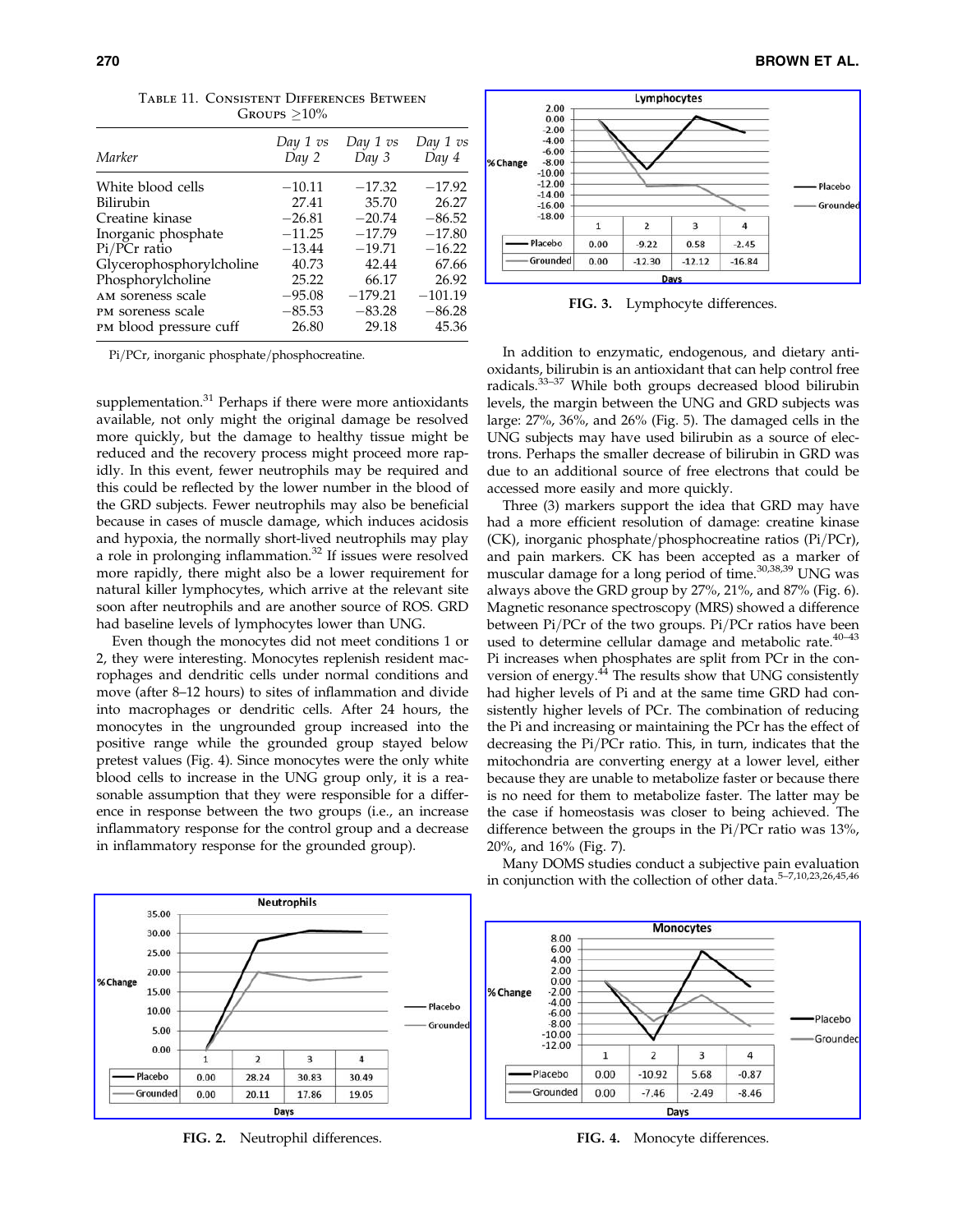

FIG. 5. Bilirubin differences.

In this study, a visual analogue pain scale $5,7,10$  was used to determine the subjective feeling of pain. Figure 8 shows the results. UNG had a higher perception of pain on each of the post-test days: 86%, 83%, and 86%. Some studies<sup>5,10,30,47</sup> correlate subjective scales with objective pain data. In this study, a blood pressure cuff was applied to the right gastrocnemius. It was slowly inflated until the subject asked the investigator to stop inflating the cuff due to acute discomfort. The GRD group could tolerate a higher pressure (Fig. 9). The percent differences were 26%, 29%, and 45%. The results of the blood pressure cuff reinforce the subjective perception of pain.

Two other markers showed large differences between groups: glycerolphosphorylcholine (GPC) and phosphorylcholine (PC). These were determined by MRS and differences for GPC were 41%, 42%, and 68%. The differences for PC were 25%, 66%, and 27%. GPC is a potent choline donor. It can increase acetylcholine levels in motor units,  $48,49$  is essential in phospholipids, a major component of all biological membranes,<sup>50</sup> and is important in the release of human growth hormone.<sup>51,52</sup> Infante<sup>53</sup> showed that GPC aided sarcoplasmic  $Ca^{2+}$  transport, and Suchy et al.<sup>54</sup> showed that cognitive degeneration was delayed with GPC supplementation. It was also shown that PC immunization reduces foam cells, which are products of inflammation.<sup>55</sup>

# **Conclusions**

The purpose of the study was to determine whether certain markers could differentiate between GRD and UNG subjects who had experienced DOMS and grounding or



FIG. 6. Creatine kinase differences.



FIG. 7. Inorganic phosphate/phosphocreatine ratios (Pi/ PCr) ratio differences.

sham-grounding. Forty-eight (48) markers were measured. In 30 of these markers, a consistent pattern emerged; over the 3-day testing period, one or the other group was always above or below the other group. Of 144 data points, 52 (36.1%) showed differences of 10% or greater and 30 (20.8%) showed differences of 20% or greater. White blood cells, neutrophils, lymphocytes, bilirubin, creatine kinase, Pi/PCr ratios, GPC, PC and both a subjective and objective pain measurement had a strong, positive relationship with the grounded subjects. Grounding appears to be the first intervention with the potential to reduce the time of recovery and improve muscle function from DOMS. These findings suggest that grounding has enough of an effect on DOMS that a larger study is warranted.

#### Acknowledgments

The authors wish to acknowledge the professional assistance of Legacy Laboratories in Eugene, OR, the Lewis Center for Neuroimaging at the University of Oregon under the direction of Dr. Scott Frey, and the staff and management of the New Oregon Motel. The authors are grateful for the advice and guidance in MRS of Dr. Kevin McCully from the University of Georgia. Financial support for this project was provided by Earth FX Inc., Palm Springs, CA.

## Disclosure Statement

R. (Dick) Brown worked as an independent contractor for this pilot study and has no financial interest in the company.



FIG. 8. PM pain scale. Visual analogue pain scale differences.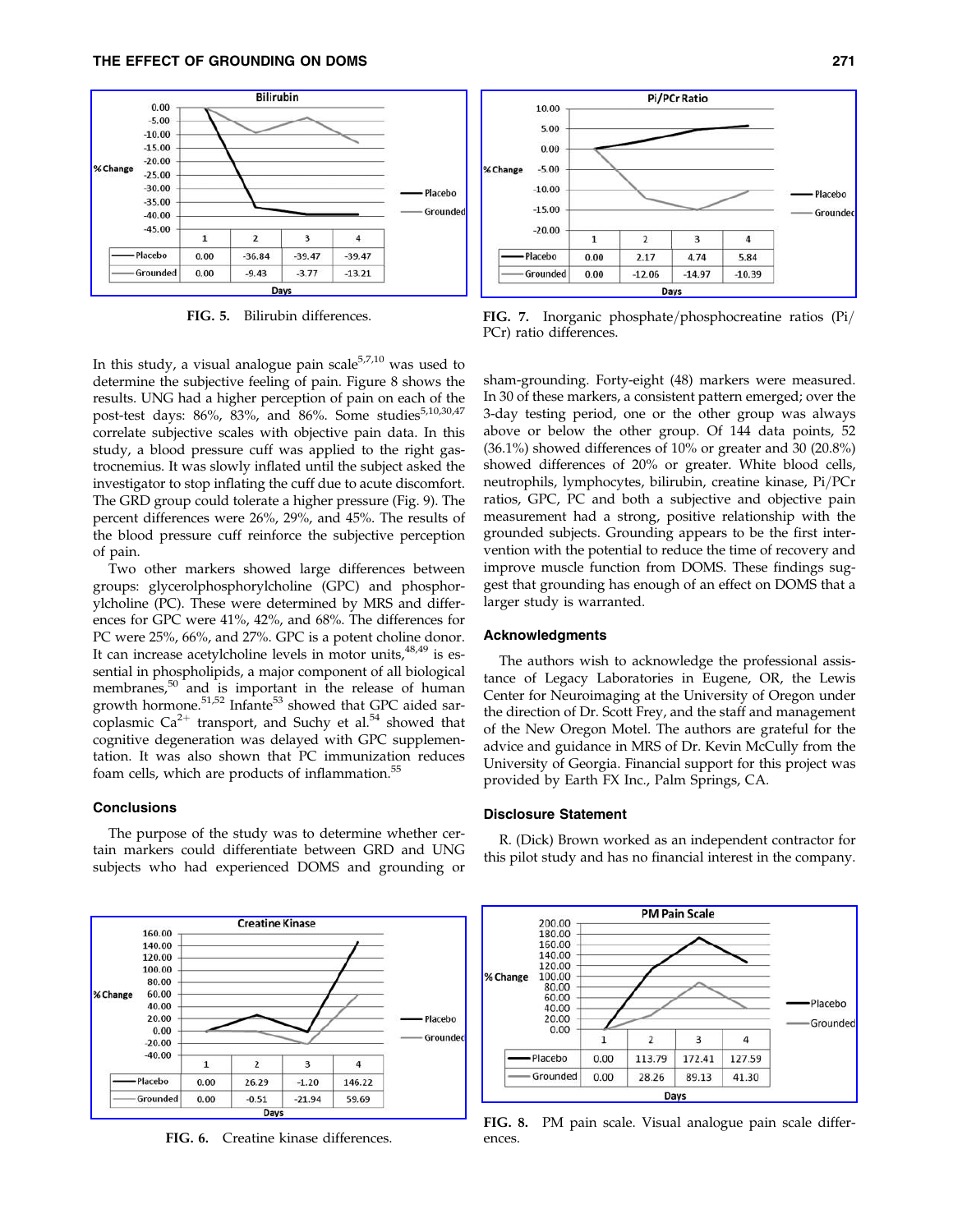

FIG. 9. Blood pressure cuff differences.

G. Chevalier has worked as an independent contractor for Earth FX since 2007 and owns a very small percentage of shares in the company. M. Hill worked as a graduate assistant for this pilot study and has no financial interest in the company.

#### **References**

- 1. Ghaly M, Teplitz D. The biological effects of grounding the human body during sleep, as measured by cortisol levels and subjective reporting of sleep, pain, and stress. J Altern Complement Med 2004;10:767–776.
- 2. Chevalier G, Mori K, Oschman JL. The effect of earthing (grounding) on human physiology. Eur Biol Bioelectromagn 2007;1:600–621.
- 3. Chevalier G. Changes in pulse rate, respiratory rate, blood oxygenation, perfusion index, skin conductance and their variability induced during and after grounding human subjects for forty minutes. J Altern Complement Med 2010;1:81–87.
- 4. Oschman JL. Can electrons act as antioxidants? A review and commentary. J Altern Complement Med 2007;13:955– 967.
- 5. Bobbert MF, Hollander AP, Hulling PA. Factors in delayed onset muscular soreness of man. Med Sci Sports Exerc 1986;18:75–81.
- 6. Tartibian B, Maleki BH, Abbasi A. The effects of ingestion of omega-3 fatty acids on perceived pain and external symptoms of delayed onset muscle soreness in untrained men. Clin J Sport Med 2009;19:115–119.
- 7. Vaile J, Halson S, Gill N, Dawson B. Effect of hydrotherapy on the signs and symptoms of delayed onset muscle soreness. Eur J Appl Physiol 2008;102:447–455.
- 8. Zainuddin Z, Newton M, Sacco P, Nosaka K. Effects of massage on delayed-onset muscle soreness, swelling, and recovery of muscle function. J Athl Train 2005;40:174–180.
- 9. Sayers SP, Dannecker EA. How to prevent delayed onset muscle soreness (DOMS) after eccentric exercise. Int Sport Med J 2004;5:84–97.
- 10. Hübscher M, Vogt L, Bernhörster M, et al. Effects of acupuncture on symptoms and muscle function in delayedonset muscle soreness. J Altern Complement Med 2008;14: 1011–1016.
- 11. Dutto DJ, Braun WA. DOMS-associated changes in ankle and knee joint dynamics during running. Med Sci Sports Exerc 2004;36:560–566.
- 12. Butterfield TA, Best TM, Merrick MA. The dual roles of neutrophils and macrophages in inflammation: A critical

balance between tissue damage and repair. J Athl Train 2006;41:457–465.

- 13. Takmakidis SP, Kokkinidis EA, Similios I, Douda H. The effects of ibuprofen on delayed onset muscle soreness and muscular performance after eccentric exercise. J Strength Cond Res 2003;17:53–59.
- 14. Close GL, Ashton T, Cable T, et al. Eccentric exercise, isokinetic muscle torque and delayed onset muscle soreness: The role of reactive oxygen species. Eur J Appl Physiol 2004;91:615–621.
- 15. MacIntyre DL, Reid WD, Lyster DM, et al. Presence of WBC, decreased strength, and delayed soreness in muscle after eccentric exercise. J Appl Physiol 1996;80:1006–1013.
- 16. Franklin ME, Currier D, Franklin RC. The effect of one session of muscle soreness inducing weight lifting exercise on WBC count, serum creatine kinase, and plasma volume. J Orthop Sports Phys Ther 1991;13:316–321.
- 17. Peake J, Nosaka K, Suzuki K. Characterization of inflammatory responses to eccentric exercise in humans. Exerc Immunol Rev 2005;11:64–85.
- 18. Smith LL, Bond JA, Holbert D, et al. Differential white cell count after two bouts of downhill running. Int J Sports Med 1998;19:432–437.
- 19. MacIntyre DL, Reid WD, McKenzie DC. Delayed muscle soreness: The inflammatory response to muscle injury and its clinical implications. Sports Med 1995;20:24–40.
- 20. Smith LL. Cytokine hypothesis of overtraining: A physiological adaptation to excessive stress? Med Sci Sports Exerc 2000;32:317–331.
- 21. Ascensao A, Rebello A, Oliveira E, et al. Biochemical impact of a soccer match: Analysis of oxidative stress and muscle damage throughout recovery. Clin Biochem 2008;41:841– 851.
- 22. Smith LL, McCammon M, Smith S, et al. White blood cell response to uphill walking and downhill jogging at similar metabolic loads. Eur J Appl Physiol 1989;58:833–837.
- 23. Broadbent S, Rousseau JJ, Thorp RM, et al. Vibration therapy reduces plasma IL-6 and muscle soreness after downhill running. Br J Sports Med 2008;Sept 23:e-pub ahead of print.
- 24. Gleeson M, Almey J, Brooks S, et al. Haematological and acute phase responses associated with delayed-onset muscle soreness. Eur J Appl Physiol Occup Physiol 1995;71:137– 142.
- 25. Tidball JG. Inflammatory processes in muscle injury and repair. Am J Physiol Regul Integr Comp Physiol 2005;288: R345–R353.
- 26. Zhang J, Clement D, Taunton J. The efficacy of Farabloc, an electromagnetic shield, in attenuating delayed onset muscle soreness. Clin J Sports Med 2000;10:15–21.
- 27. Malm C, Nyberg P, Engstrom M, et al. Immunological changes in human skeletal muscle and blood after eccentric exercise and multiple biopsies. J Physiol 2000;529(pt 1):243– 262.
- 28. Toumi H, Best TM. The inflammatory response: Friend or enemy for muscle injury? Br J Sports Med 2003;37:284–286.
- 29. Kostuyk VA, Potapovich AI. Mechanisms of the suppression of free radical overproduction by antioxidants. Front Biosci 2009;E1:179–188.
- 30. Close GL, Ashton T, McArdle A, MacLaren DP. The emerging role of free radicals in delayed onset muscle soreness and contraction-induced muscle injury. Comp Biochem Physiol 2005;142:257–266.
- 31. Close GL, Ashton T, Cable T, et al. Effects of dietary carbohydrate on delayed onset muscle soreness and reactive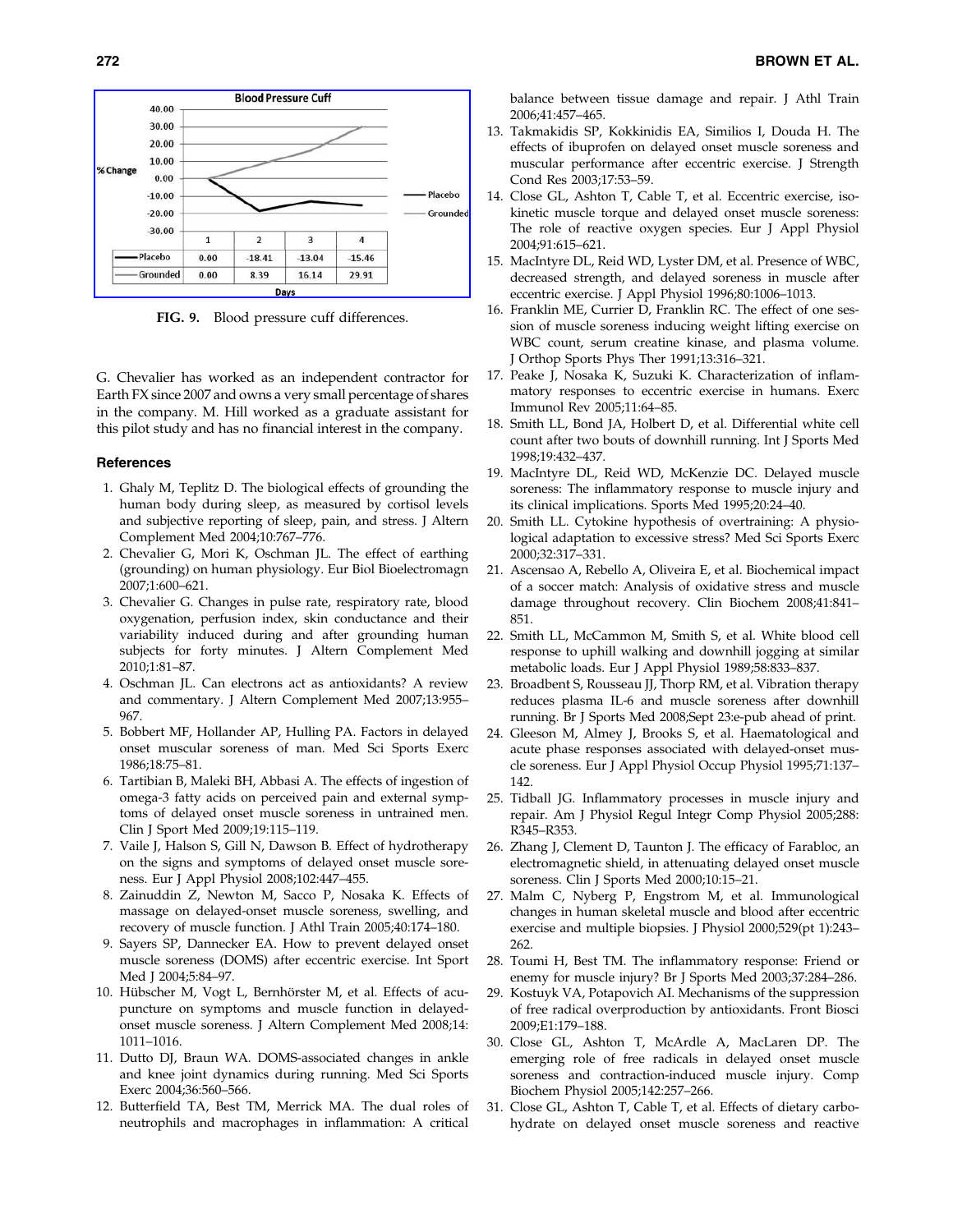# THE EFFECT OF GROUNDING ON DOMS 273

oxygen species after contraction induced muscle damage. Br J Sports Med 2005;39:948–953.

- 32. Best TM, Hunter KD. Muscle injury and repair. Phys Med Rehabil Clin North Am 2000;11:251–266.
- 33. Stocker R. Antioxidant activities of bile pigments. Antioxid Redox Signal 2004;6:841–849.
- 34. Paschalis V, Nikoladis MG, Fatouros IG, et al. Uniform and prolonged changes in blood oxidative stress after muscle damaging exercise. In Vivo 2007;21:877–883.
- 35. Nikoladis MG, Paschalis V, Giakas G, et al. Decreased blood oxidative stress after repeated muscle damaging exercise. Med Sci Sports Exerc 2007;21:1080–1089.
- 36. Florczk UM, Jozkowicz A, Dulak J. Biliverdin reductase: New features of an old enzyme and its potential therapeutic significance. Pharmacol Rep 2008:60:38–48.
- 37. Sedlak TW, Salehb M, Higginson DS, et al. Bilirubin and glutathione have complementary antioxidant and cytoprotective roles. Proc Natl Acad Sci USA 2009;106:5171– 5176.
- 38. Hirose L, Nosaka K, Newton M, et al. Changes in inflammatory mediators following eccentric exercise of the elbow flexors. Exerc Immunol Rev 2004;10:75–90.
- 39. Hartmann U, Mester J. Training and overtraining markers in selected sport events. Med Sci Sports Exerc 2000;32:209–215.
- 40. McCully KK, Posner J. Measuring exercise-induced adaptations and injury with magnetic resonance spectroscopy. Int J Sports Med 1992;13(suppl 1):S147–S149.
- 41. McCully KK, Shellock FG, Bank WJ, Posner JD. The use of nuclear magnetic resonance to evaluate muscle injury. Med Sci Sports Exerc 1992;24:537–542.
- 42. Zehnder M, Muelli M, Buchli R, et al. Further glycogen decrease during early recovery after eccentric exercise despite a high carbohydrate intake. Eur J Nutr 2004;43:148–159.
- 43. McCully KK, Argov Z, Boden BP, et al. Detection of muscle injury in humans with 31-P magnetic resonance spectroscopy. Muscle Nerve 1988;11:212–216.
- 44. Prabhakar G, Vona-Davis L, Murray D, et al. Phosphocreatine restores high-energy phosphates in ischemic myocardium: Implication for off-pump cardiac revascularization. J Am Coll Surg 2003;197:786–791.
- 45. Sellwood KL, Brukner P, Williams D, et al. Ice-water immersion and delayed onset muscle soreness: A randomized controlled trial. Br J Sports Med 2007;41:392–397.
- 46. Staples JR, Clement DB, Taunton JE, McKenzie DC. Effects of hyperbaric oxygen on a human model of injury. Am J Sports Med 1999;27:600–605.
- 47. Bailey DM, Davies B, Davison G, Young IS. Free radical damage at high altitude: Isolating the source and implications for the pathophysiology of acute mountain sickness. Newslett Int Soc Mountain Med 2000;10:3–13.
- 48. Novak M, Hameed N, Buist R, Blackburn BJ. Metabolites of alveolar echinococcus as determined by [31P] and [1H] nuclear magnetic resonance spectroscopy. Parasitol Res 1992; 78:665–670.
- 49. Drago F, D'Agata V, Guido G. Effects of *L*-a-glycerylphosphorylcholine on drug-induced behavioral alterations in rats. Dementia 1992;3:7–9.
- 50. Janko K, Benz R. Properties of lipid bilayer membranes from lipids containing phytanic acid. Biochim Biophys Acta 1977;470:8–16.
- 51. Ceda GP, Ceresini G, Denti L, et al. Alpha-glycerylphosphorylcholine administration increases the GH responses to GHRH of young and elderly subjects. Horm Metab Res 1992;24:119–121.
- 52. Ceda GP, et al. GH responses to GHRH in old subjects and in patients with senile dementia of the Alzheimer's type: The effects of an acetylcholine precursor. Adv Biosci 1993;87: 425–428.
- 53. Infante JP. Impaired biosynthesis of highly unsaturated phosphatidylcholine: A hypothesis on the molecular etiology of some muscular dystrophies. J Theor Biol 1985;116:65–88.
- 54. Suchy J, Chan A, Shea TB. Dietary supplementation with a combination of alpha-lipoic acid, acetyl-L-carnitine, glycerophosphocholine, docosahexaenoic acid, and phosphatidylserine reduces oxidative damage to murine brain and improves cognitive performance. Nutr Res 2009;29:70–74.
- 55. Caligiuri G, Khallou-Laschet J, Vandaele M, et al. Phosphorylcholine-targeting immunization reduces atherosclerosis. J Am Coll Cardiol 2007;50:540–546.

Address correspondence to: *Gae´tan Chevalier, Ph.D. 924 Encinitas Boulevard #86 Encinitas, CA 92024*

*E-mail:* dlbogc@sbcglobal.net